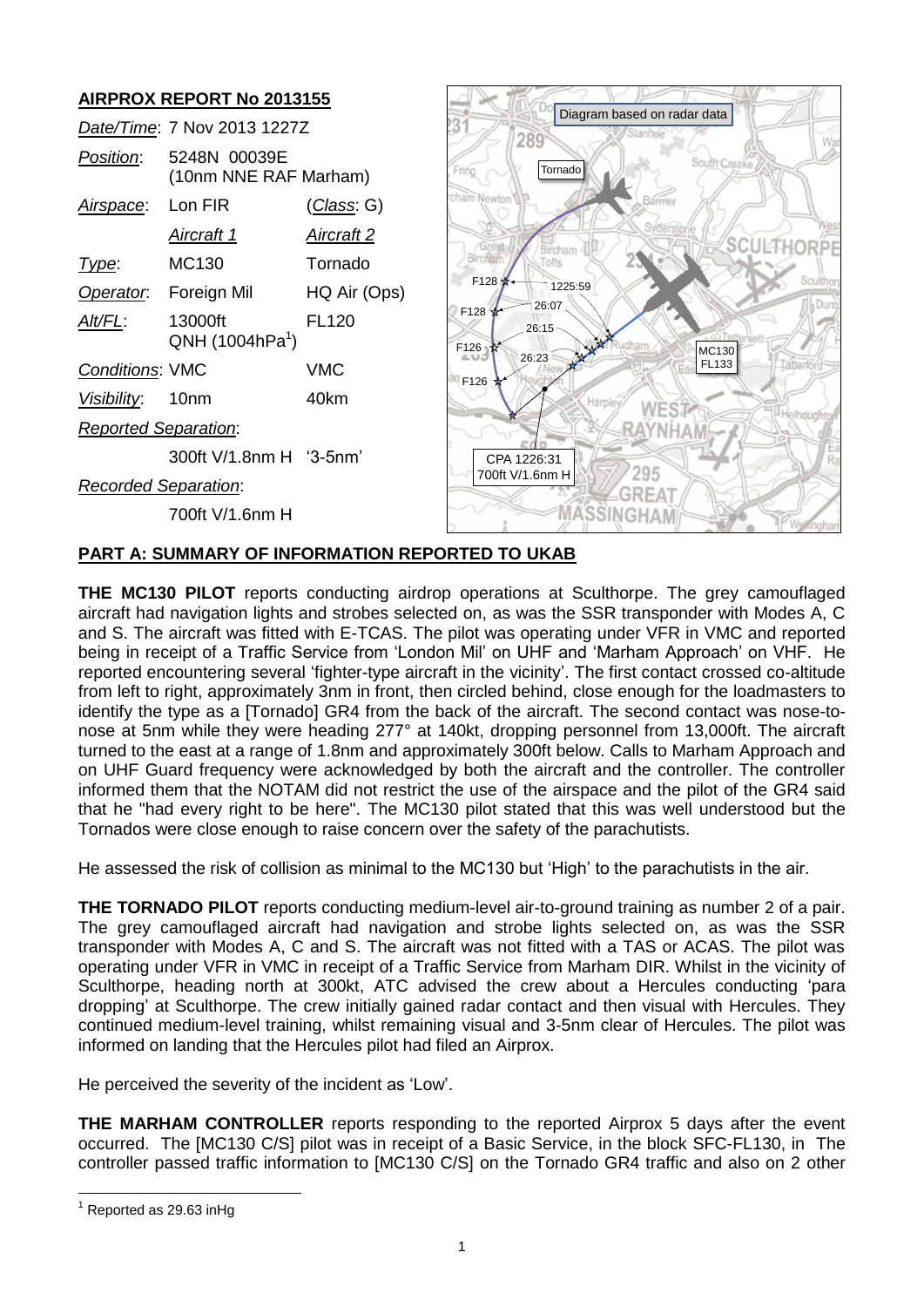tracks (one of which appeared to be non-squawking on the Marham Radar display) operating in the vicinity of Sculthorpe and updated as appropriate. The controller was conscious of the nature of the para-dropping task at Sculthorpe and recalled the [MC130] pilot asking for updates; the controller passed further Traffic Information as appropriate. He liaised with the Marham Radar controller, who was working [Tornado formation C/S] to advise them of the para-dropping activity. He believed that this was relayed to the Tornado formation. He subsequently heard the pilot of [MC130 C/S] challenge the traffic the controller knew to be [Tornado formation C/S] on guard about their presence and nature of activity at Sculthorpe. At some point through the scenario the Radar controller received a landline call from Mildenhall Ops regarding the activity at Sculthorpe. Mildenhall were briefed that the NOTAM for Sculthorpe activity was not an MTA<sup>2</sup> and that [Tornado formation C/S] were visual with the MC130 and the activity at Sculthorpe. He advised the pilot of [MC130 C/S] the same message regarding the status of the NOTAM and was unaware of any additional airspace restrictions at Sculthorpe outwith the advisory NOTAM. The controller did not consider this event to be reportable at the time due to the relative positions of the aircraft, not encroaching within approximately 1.5nm of each other with all aircraft visual with each other.

He perceived the severity of the incident as 'Negligible'.

**THE MARHAM SUPERVISOR** reports that due to manpower constraints and illness on the day, he was particularly constrained for manning and felt it necessary to alleviate the Radar controllers' burden by operating the Marham LARS VHF task and reverted to an ATCO I/C Watch over the lunchtime period.

## **Factual Background**

The MC130 parachuting activity was subject to a NOTAM from the MC130 operating authority; the details of the NOTAM are reproduced below:

(H5810/13 NOTAMN Q)EGTT/QWPLW/IV/M /W /000/133/5253N00051E008 A) EGTT B) 1311071100 C) 1311071600 E) PJE AND AIR DROPS WI AREA BOUNDED BY 525430N 0010300E - 524636N 0004430E - 525130N 0003918E - 525930N 0005700E - 525430N 0010300E (SCULTHORPE, NORFOLK). 13-11-0413/AS3 F) SFC G) 13300FT AMSL)

#### **Analysis and Investigation**

#### **Military ATM**

This incident occurred at 1227 on 7 Nov 13 at Sculthorpe between a pair of Tornados and an MC130. The Tornados were conducting general handling prior to returning to RAF Marham and the MC130 was parachute dropping at the Sculthorpe DZ. The Tornados were each in receipt of a Traffic Service from Marham Approach controller (APR) and the MC130 was under a Basic Service with Marham Zone (Zone).

All heights/altitudes quoted are based upon SSR Mode C from the radar replay unless otherwise stated.

The ATC workload and task difficulty was described as 'medium to low'. The pair of Tornados were provided the manoeuvring block of 5 to 15,000ft under a Traffic Service to conduct general handling with APR. At 1217:20, APR transmitted, '*Marham all stations paradropping activity at Sculthorpe er aircraft five miles north east Blakeney Point inbound Flight Level one three zero*.' Following the Tornados splitting from formation, the number 2 aircraft was provided a discrete squawk and a Traffic Service. At 1219:30, APR called Traffic Information (see Figure 1), '[Tornado callsign 2] *identified traffic service reduced. Traffic south east three miles manoeuvring* 

 $\overline{a}$ 

<sup>&</sup>lt;sup>2</sup> Mandatory Temporary Avoid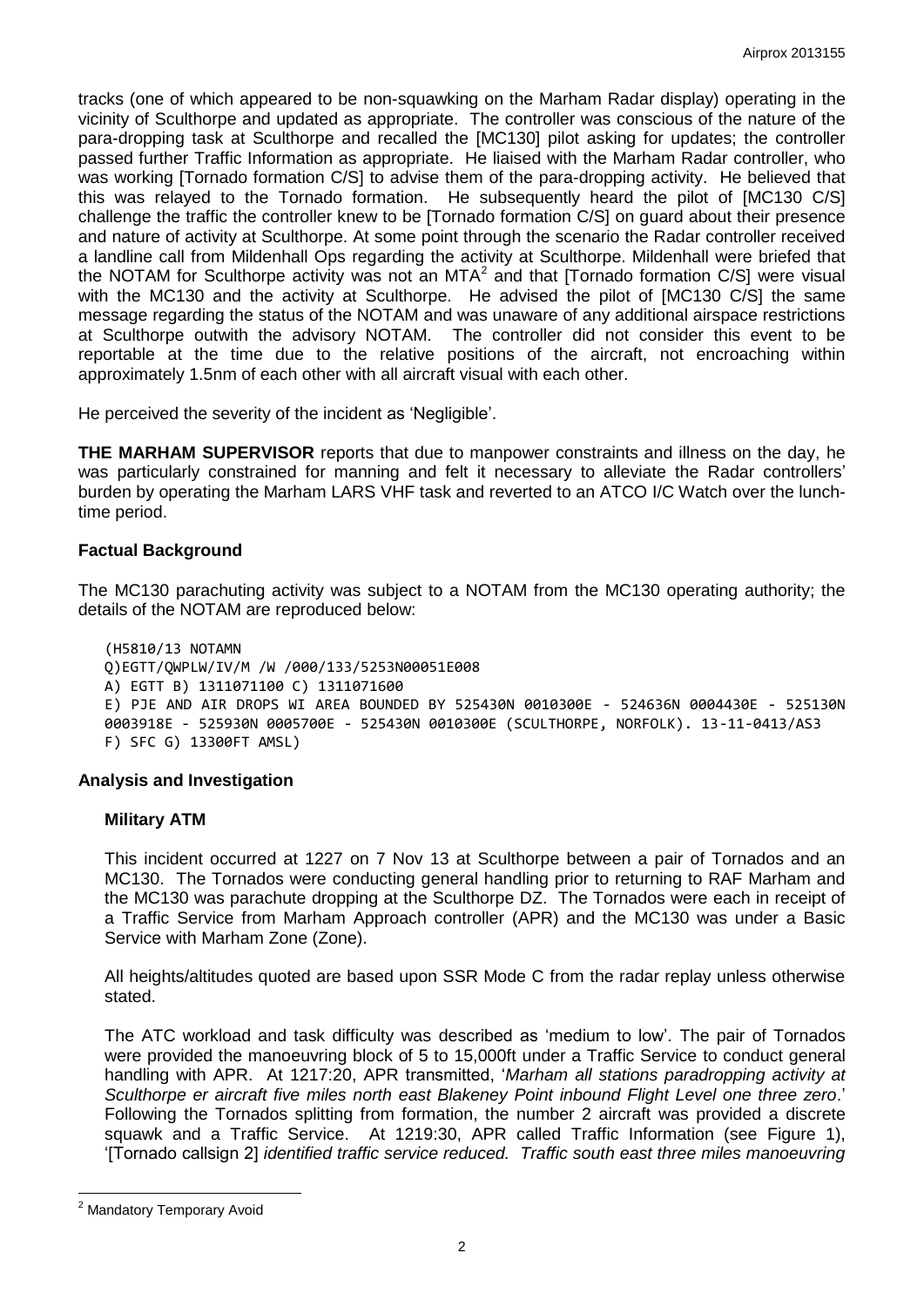*para dropping aircraft similar level*.' The TI was updated and further TI was provided to the Tornado pilots on transiting fast jets. The MC130 was squawking 0033 for paradropping activities and Tornado callsign 2 was squawking 3647.



Figure 1: Aircraft geometry at 1219:30

At 1219:53, Zone passed TI to the MC130 pilot (see Figure 2), '[MC130 C/S] *traffic north four miles tracking east, tornado similar level.'* The MC130 pilot reported the Tornado in sight. At 1221:25, Zone updated the MC130 pilot, '[MC130 C/S] *Er traffic south three miles tracking west no height information believed to be number two of a pair operating not below Flight Level one six zero'*.The MC130 pilot once again indicated that he was visual.



Figure 2: TI passed at 1219:53

APR requested whether the Tornado callsign 2 was still visual with the MC130 at 1224:41 and the Tornado pilot confirmed visual. At 1227:08, the MC130 pilot felt the need to transmit on guard, '*Any traffic any traffic* [MC130 C/S] *on guard two four three point zero operating over the vicinity of*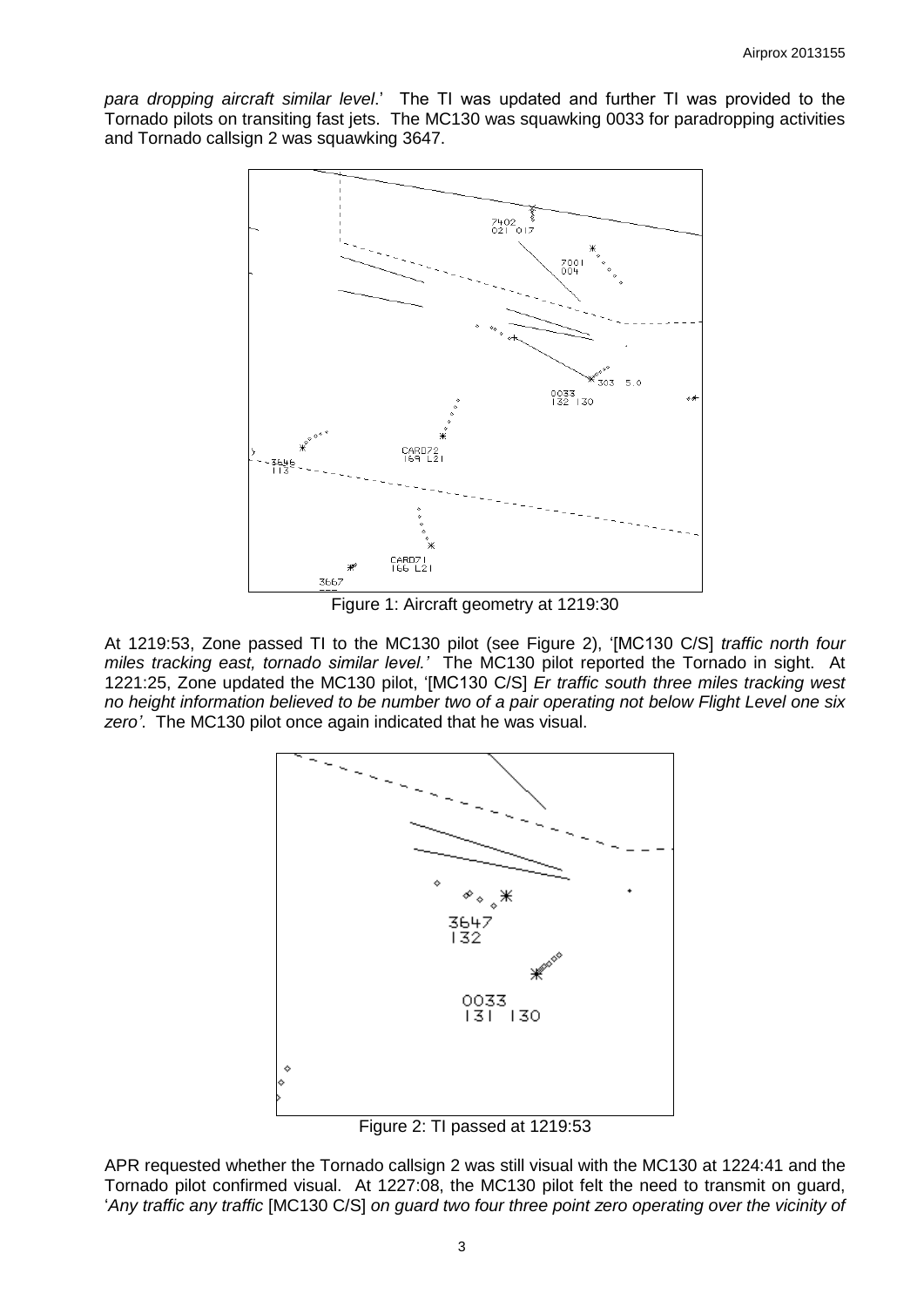*Sculthorpe barracks air based incursion operations dropping personnel. Please keep clear of the area we have an ??* [NOTAM] *out.'* The recording was not clear; the word NOTAM was believed to have been used.At 1228.13, the MC130 pilot asked APR if they had contact with the Tornados circling in the vicinity of Sculthorpe. APR reported that they were on another frequency but they had been told about the MC130's presence. The MC130 pilot replied at 1228:33, '*Er sir please relay they are crossing abeam our nose they've done it twice and er we have actual live parachute operations going on here in Sculthorpe and they are impossible to us.'* Zone replied at 1228:46, '[MC130 C/S] *I'll ask if they can manoeuvre but I believe they are operating in accordance with the NOTAM.*

When questioned on RT, both Tornado pilots reported clear of Sculthorpe and Zone reminded them that the MC130 pilot had asked for a wide berth.

A number of fast-jet callsigns were operating in the vicinity and Figures 3, 4 and 5 show the repeated proximity to the MC130 (squawking 0033). The radar replay shows CPAs of 1.7nm at 1221:24, 1.7nm at 1224:50 and 1.6nm at 1226:35.



Figure 3: Aircraft geometry at 1221:24 with a separation of 1.7nm



Figure 4: Aircraft geometry at 1224:42 with a separation of 1.7nm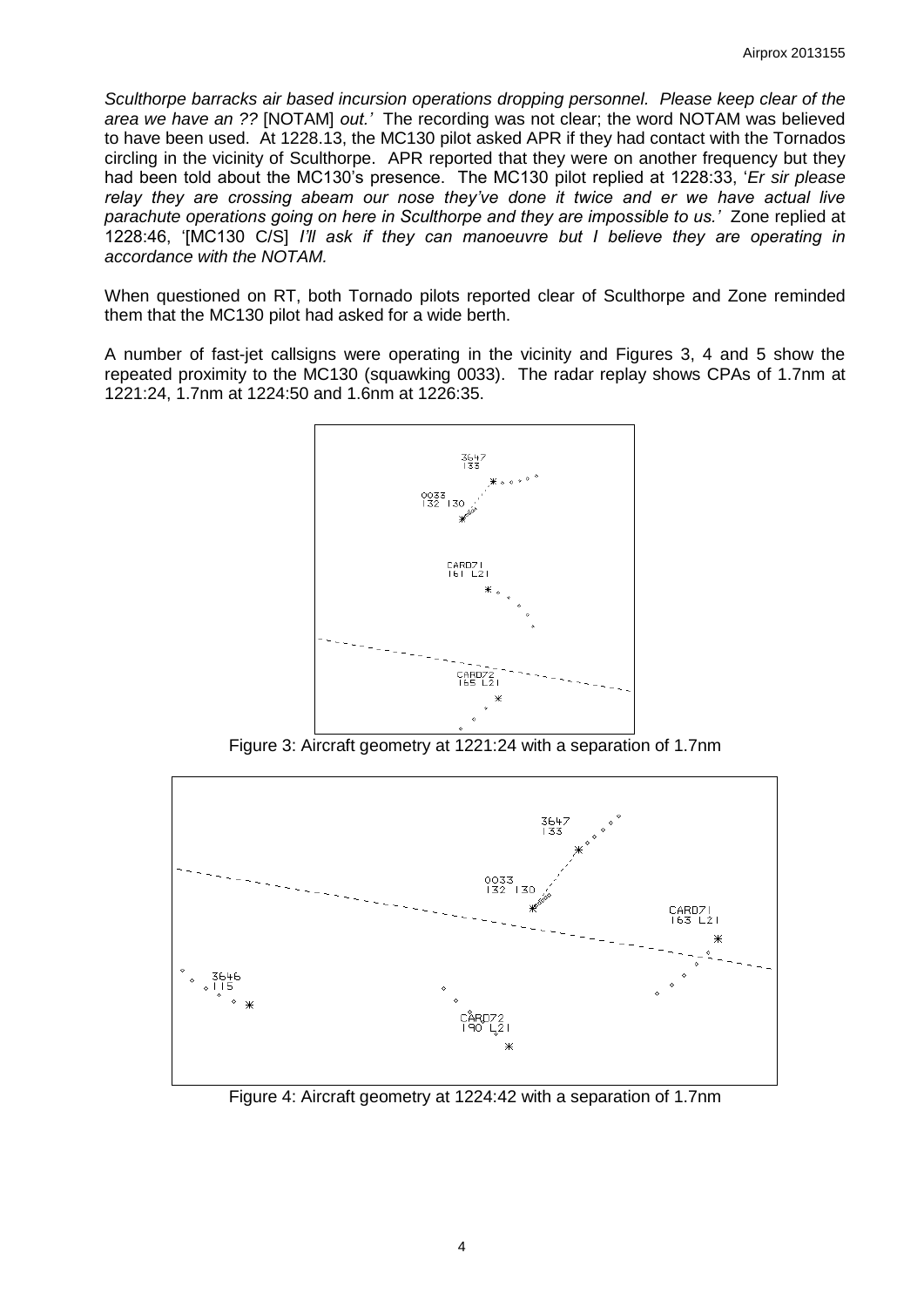

Figure 5: Aircraft geometry at 1228:33 when the MC130 commented on the Tornado positioning

The transcript and radar replay show that 4 separate fast-jet callsigns were in the area and the Tornados were seeking airspace in which to GH. Tornado callsign 2 was manoeuvring in the area most affecting the MC130. All callsigns were being controlled by Marham and following TI from APR and Zone, all pilots were visual with each other. The Tornados were given the block 5,000 to 15,000 feet on Chatham 1002 Hpa and the MC130 was dropping from 13,000 feet on 29.63inHg (1004hPa). The Tornado crews stated that the incident had 'negligible' severity; however, the MC130 pilot was clearly frustrated by the continued presence of the Tornados and initiated the Airprox. The MC130 pilot identified the aircraft as Tornado GR4s and stated that they were flown below his aircraft whilst personnel were being dropped. Whilst the Tornados were flying in accordance with the NOTAM rules, the MC130 pilot still had concern for the safety of the parachutists. Airprox 2013115 in July 2013 was also between an MC130 para-dropping low level at Sculthorpe and a Tornado in the Marham RTC. The associated UKAB assessment produced the recommendation that: Marham and Mildenhall review the coordination and SOPs for operations at Sculthorpe.

ATM personnel provided accurate and persistent TI and provided a conduit for information, where possible. The Marham Supervisor reports that Mildenhall Ops spoke to Marham regarding the Sculthorpe activity and were informed that the advisory NOTAM was not an MTA and that the Tornados were visual with the activity at Sculthorpe. The Tornado crews maintained that they were always visual and clear of the paradropping. SATCO Marham is working on an LOA for Sculthorpe Ops and through the East Anglia Airspace Users Working Group, controllers can discuss airspace issues. Marham ATM offer briefs to aircrew at Lakenheath and Mildenhall, specifically aimed at briefing unfamiliar crews on what they can realistically expect from UK ATC and local area procedures.

The issues at Sculthorpe are now well documented through Airprox reports and recommendations and BM SPA are content that this issue can be improved upon if all users are engaged.

## **UKAB Secretariat**

Both pilots were equally responsible for collision avoidance<sup>3</sup>. If the geometry is considered 'converging', the MC130 pilot was required to give way to the Tornado<sup>4</sup>. If the geometry is considered 'overtaking', the MC130 pilot had right of way and the Tornado pilot was required to 'keep out of the way' by altering course to the right or to 'keep out of the way' until the MC130 had been passed and was clear<sup>5</sup>.

 $\overline{a}$ <sup>3</sup> Rules of the Air 2007 (as amended), Rule 8 (Avoiding aerial collisions)

<sup>4</sup> ibid., Rule 9 (Converging)

 $<sup>5</sup>$  ibid., Rule 11 (Overtaking)</sup>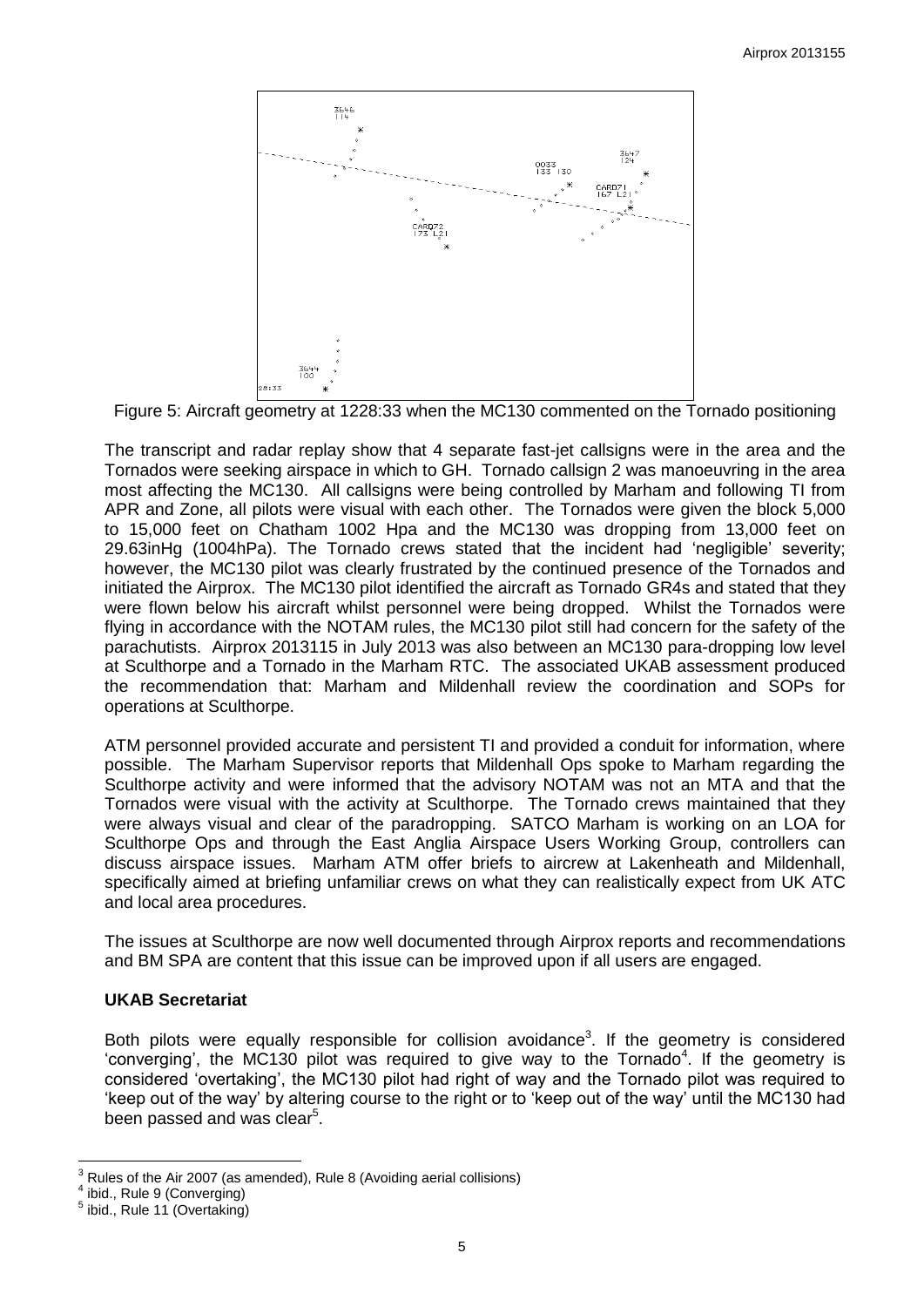## **Comments**

#### **HQ Air Command**

This incident occurred within 4 months of a similar situation between a para-dropping aircraft and a Tornado in the Marham radar pattern. The C-130 had submitted a NOTAM warning of the paradropping activity and it would be reasonable to assume that the Tornado crews were fully aware of the provisions of the NOTAM (which did not afford any protection to the para-dropping aircraft in the form of segregated airspace). However, the Tornados were operating close enough to the Hercules to cause concern for the safety of the parachutists. For their part, all Tornado crews were visual with the Hercules and maintained adequate separation at all times, including to the rear of and below the aircraft. Previously, the UKAB recommended that Marham and Mildenhall review the coordination and SOPs for operations at Sculthorpe – this work is currently ongoing and this incident will serve as evidence to that review; one of the outputs of the review will need to be an agreed separation distance between para-dropping aircraft and fast jets. It is worthy of note that the controllers at Marham did everything they could to pass timely and accurate TI to all aircraft involved, and at no stage did the C-130 feel it necessary to manoeuvre away from the Tornados.

## **USAFE**

The pilot of the MC-130 was aware that the NOTAM did not give him exclusive use of the airspace but considered that the GR4 was closer than he thought wise with regard to the safety of his parachutists. We are at a loss to understand why the GR4s chose to carry out GH in the block 5 to 15000ft in an area where they knew that paradropping was being carried out from 13000ft. Lastly, direct comparison between this incident and Airprox 2013115 is specious as the circumstances in each differ markedly.

#### **Summary**

An Airprox was reported when an MC130 and a Tornado flew into proximity at 1227 on 7<sup>th</sup> November 2013. The MC130 pilot was conducting para dropping operation under VFR, in receipt of a Basic Service from Marham Zone. The Tornado pilot was conducting medium-level operations under VFR, in receipt of a Traffic Service from Marham APR.

#### **PART B: SUMMARY OF THE BOARD'S DISCUSSIONS**

Information available included reports from the pilots of both ac, transcripts of the relevant RT frequencies, radar video recordings, reports from the air traffic controllers involved and reports from the appropriate ATC and operating authorities.

The Board quickly agreed that both the MC130 and the Tornado pilots were entitled to be operating in the area and blocks reported. It was also agreed that the MC130 pilot had been aware of the limitations of protection afforded by his NOTAM, and that all pilots were aware of their responsibilities under the ATSOCAS services in which they were in receipt. Notwithstanding, and not privy to the imperatives for the GH being conducted, some members felt that the Tornado pilot could reasonably have been more flexible and could have avoided the less manoeuvrable MC130 by a much wider margin, especially having been advised of its paradropping activities and the impact that his flight (being only 1.6nm away at CPA) was having upon them. Nevertheless, all members were agreed that the incident was essentially one of perception; the MC130 pilot perceived that the Tornado was too close whilst the Tornado pilot perceived otherwise. From the radar picture it was apparent that, in the end, there had been no risk of collision between either the aircraft or the parachutists. As such, it was decided that this occurrence was a sighting report; normal safety standards had applied from the point of view of collision risk. However, members felt that the mis-match in perception could quite easily have been prevented with the application of effective coordination between these two units who both commonly use the busy East Anglian airspace. Board members recalled their recommendation from Airprox 2013115 for better coordination and SOPs between Marham and